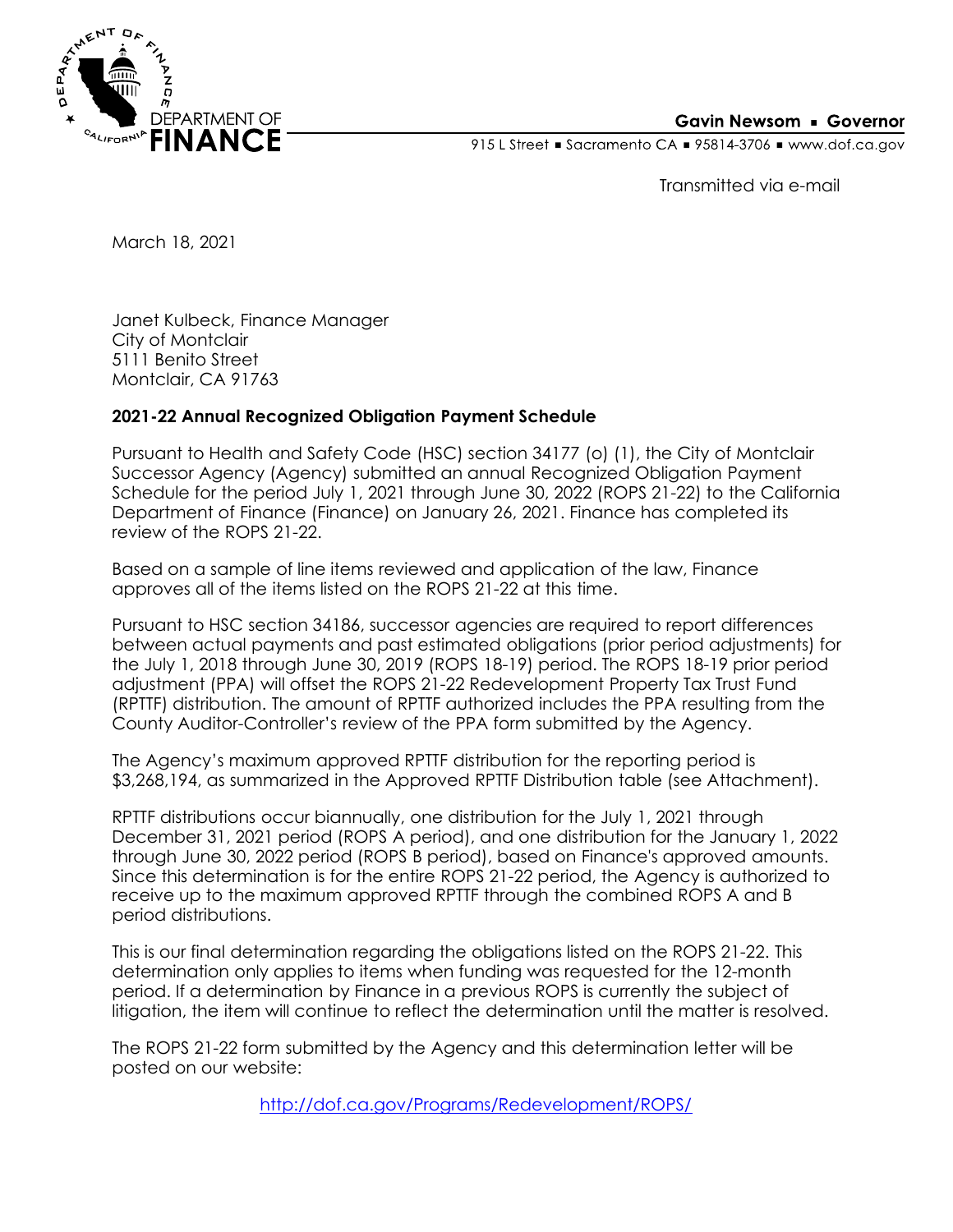Janet Kulbeck March 18, 2021 Page 2

This determination is effective for the ROPS 21-22 period only and should not be conclusively relied upon for future ROPS periods. All items listed on a future ROPS are subject to Finance's review and may be adjusted even if not adjusted on this ROPS or a preceding ROPS. The only exception is for items that have received a Final and Conclusive determination from Finance pursuant to HSC section 34177.5 (i). Finance's review of Final and Conclusive items is limited to confirming the scheduled payments as required by the obligation.

The amount available from the RPTTF is the same as the amount of property tax increment available prior to the enactment of the redevelopment dissolution law. Therefore, as a practical matter, the ability to fund the items on the ROPS with property tax increment is limited to the amount of funding available to the Agency in the RPTTF.

Please direct inquiries to Anna Kyumba, Supervisor, or Daisy Rose, Staff, at (916) 322-2985.

Sincerely,

hempt of Mc Commell

JENNIFER WHITAKER Program Budget Manager

> Linda Santillano, Chief Deputy, Property Tax, San Bernardino County cc: Claudia Ramirez, Junior Accountant, City of Montclair